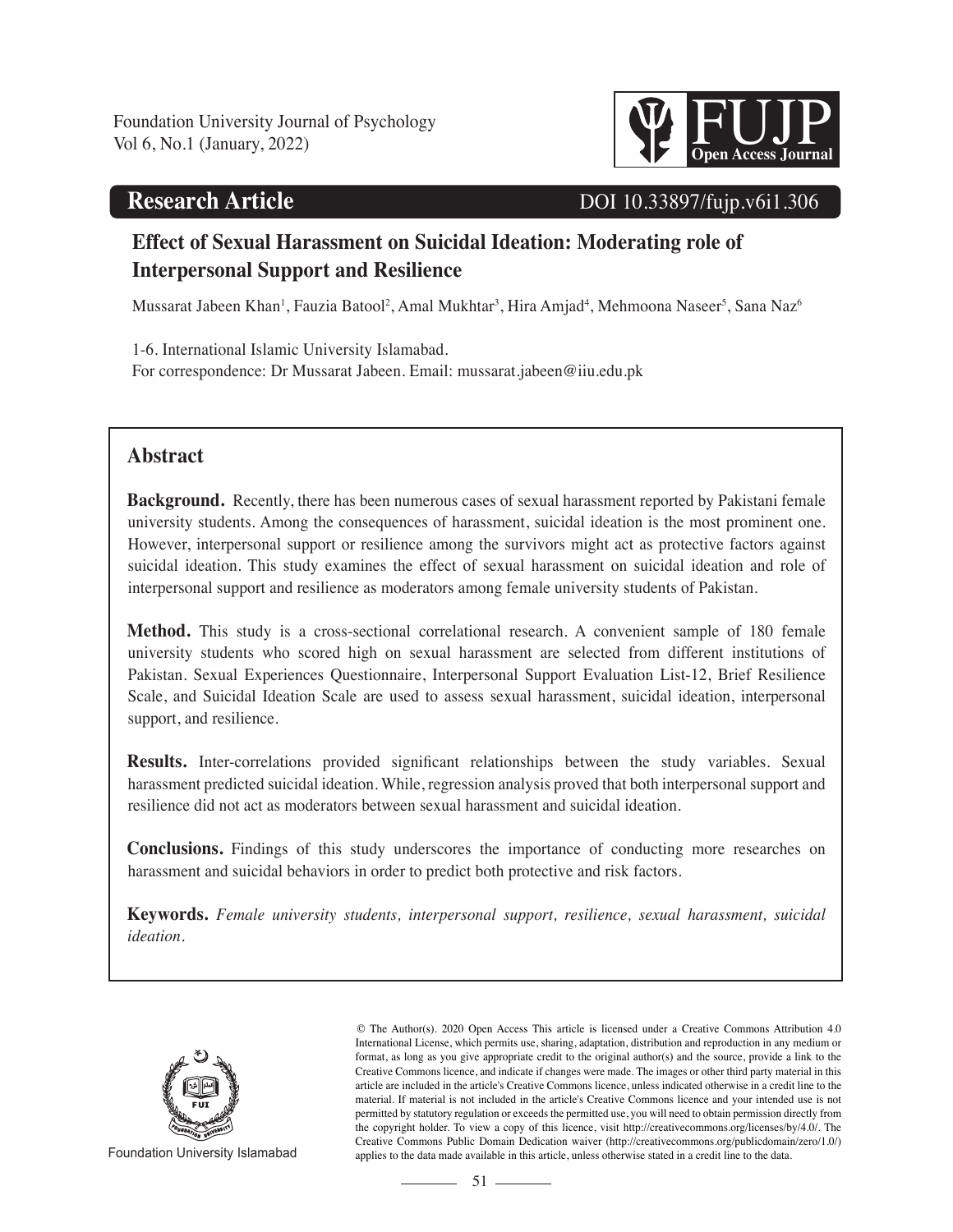### **Introduction**

 Sexual harassment has been very common in Pakistan. At least 50 % of the Pakistani women interviewed in a study were sexually harassed (Ashfaq, 2020) and one of the common consequences of sexual harassment is suicidal behavior (Alvarez-Alonso et al., 2016). Particularly in educational institutes of Pakistan harassment of female students has been frequently reported (Yousafzai, 2020). Interpersonal support or resilience among such survivors may act as protective factors against suicidal thoughts (Nrugham et al., 2010; Trujillo et al., 2017).

 Equal Employment Opportunity Commission (2020) defined sexual harassment as; unwelcome lewd gestures, demands for sexual courtesies, and other vocal or physical behavior of a sexual kind creates harassment; 1. When in employment's contract compliance to such behavior is made necessary, 2. Complying or dismissing of such behavior is utilized as a reason for work choices influencing such individual, and/or 3. Such behavior has the reason or impact of nonsensically meddling with a person's work execution or making a threatening, or hostile workplace environment. A study was conducted on Hispanic working women in America. The results showed that the association between sexual harassment and job satisfaction was moderated by interpersonal support (Cortina, 2004).

 According to Luiselli et al. (2008) interpersonal support is a type of care that an individual receives from family, friends, teachers, and members of his/her community, which consequently increases his or her relational skills for interactions with other people. He et al., (2018) found in a study on cancer patients that higher resilience and interpersonal support predicted low level of anxiety and depression among them.

 Resilience according to the American Psychological Association (2012) is the way toward adjusting admirably notwithstanding difficulty, injury, misfortune, dangers or even noteworthy sources of stress.A study conducted by Cleverley and Kidd (2010) demonstrated that perceived resilience indicated lower level of suicidal ideation among homeless youth.

 The term suicide refers to deliberate self-destruction by an individual to such an extent that their bodies cease to function, resulting in death.

 It is the action of finishing one's life and is characterized as being the only solution in times of despair, nevertheless, it may be attributed to various underlying reasons (Hawton & Heeringen, 2009). A number of researches have reported the relationship between sexual harassment and suicidal ideation in different population including adolescents and young adult students (Frank et al., 2006; Goodemann et al., 2012). Students who have been harassed sexually are significantly more likely to have increased rate of hopelessness, isolation, and suicidal ideation (deLara, 2012; MacKusick & Minick, 2010). Likewise, females with sexual abuse history are more vulnerable to have suicidal thoughts (Martin et al., 2004). Similarly, Frank et al. (2006) explained how medical students who have been sexually harassed were more prone to suicide attempts. The sample of the study was total 2316 students. These students were harassed by their professors, patients, residents and fellow students.

 Social or interpersonal support have been found to play an important role in moderating psychological issues caused by harassment, violence or discrimination (Trujillo et al., 2017). As indicated by a study, interpersonal support was reported to be of great importance to suicidal attempts and ideations in individuals with sexual harassment and abuse history. The sample of the study was juvenile delinquent. Regression analysis showed that interpersonal support moderated the suicidal behavior whereas childhood exposure to sexual violence predicted the tendencies towards suicidal behavior (Esposito & Clum, 2002).

 Similarly, in a study to find the association between sexual harassment and problematic consequences such as drinking and suicidal behavior among adolescents; a total of 42,568 pupils were part of the study. Both girls and boys were studied individually. The findings showed that increased interpersonal support from family, most importantly parents, reduced the problematic behaviors; drinking and suicidal attempts. Therefore, interpersonal support from the parents of such adolescents moderated the effect of sexual violence on suicidal ideation and binge drinking (Luster et al., 2002).

 Opposite to low interpersonal support, Coker et al. (2002) conducted a study that showed; greater the interpersonal support provided to the sexually, physically, and psychologically abused women lower the suicidal actions would be present in them.

 $\overline{\phantom{a}}$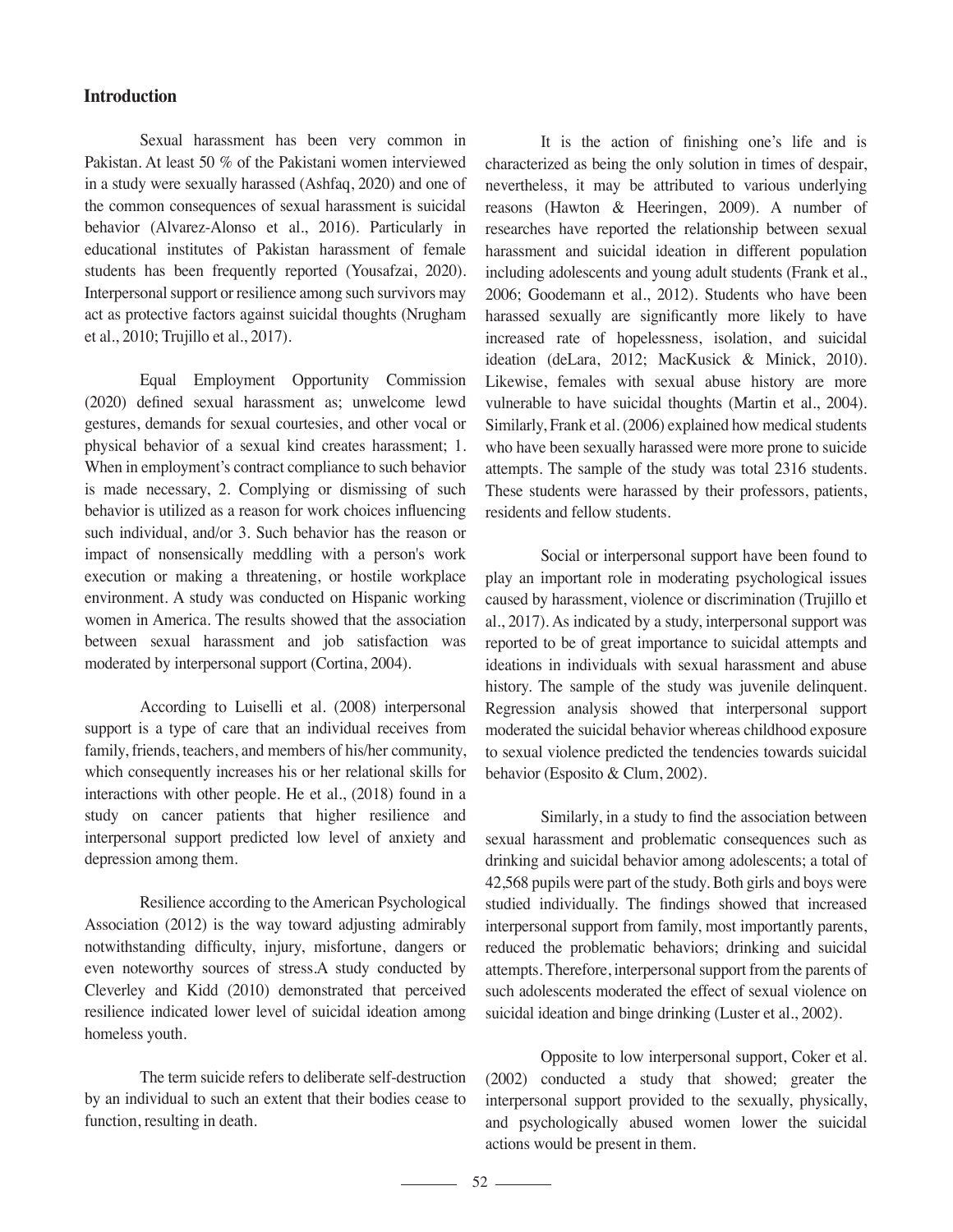Correspondingly, Chioqueta and Stiles (2007) in a study of 314 university students including 243 female students and 71 male students examined how in order to minimize the ideas relating to suicide perceived interpersonal support is important.

 Likewise, sexually harassed pupils have low chances to receive emotional support from family, friends, significant other, and relatives (Golding et al., 2002). Hence less social support predicts greater risk of suicidal attempts and thoughts (Arria et al., 2009).

 Just like interpersonal support, several studies have found the role of resilience as a moderator in relation to sexual harassment and suicidal ideation (Yoon et al., 2014; Youssef et al. 2013). A longitudinal study was conducted in early adulthood of adolescents who were victims and witnesses of violence to check their resilience level and suicidal attempts. It was reported that presence of low resilience in these victims was directly related to suicidal ideations (Nrugham et al., 2010).

 Another study was conducted among veterans and military persons to check the consequences of trauma exposure and how resilience performs its role in suicidal behavior and depression. The results found that resilience as a moderator was negatively correlated with suicidal behavior (Youssef et al., 2013).

 Correspondingly, a study was conducted on depressed patients; sexual harassment, decrease level of resilience, and increased level of depression and anxiety directly related to suicidal ideation were the variables of the study. The result reported that greater resilience predicted to be protective against mild to severe level of suicidal ideation. It was mentioned that peril of depression/anxiety on suicide was controlled by resilience (Yoon et al., 2014).

 In another exploratory research conducted in Dhaka, Bangladesh; adolescent homeless girls' experience of sexual violence and the presence of resilience was assessed in order to find out their perception of life and their future. The study was concluded by stating that most of these girls experienced sexual violence but still had hope for a good life. Hence, presence of resilience predicted to be a protective factor against limited reasons for living or hopeless life (Kaiser & Sinanan, 2019).

 In Pakistan, there has been increased harassment cases recently in several universities among female students (Bukhari, 2020; Gabol, 2020; Sultan, 2020; Yousafzai, 2020). Harassment in university can be experienced from several individual such as class fellows, professors, other officials etc (Gabol, 2020). Therefore, the sample of female university students was selected from co-universities to explore this area in our study.

 Interpersonal support was taken as a moderator as it is said that only few survivors of sexual harassment receive it in Pakistani society depending upon their cultural background (Anwar et al., 2019). Most of the girls are asked to stay quiet and not to talk about it, hence the role of interpersonal support on sexual harassment and suicidal ideation is an important part of our study.

 Resilience as a moderator was very less explored in female Pakistani students with respect to sexual harassment and suicidal ideation. Thus, this study is basically an effort to find out the role of resilience on association of sexual harassment and suicidal ideation.

 Therefore, the present study was conducted to examine the effect of harassment on suicidal ideation and moderating role of interpersonal support and resilience among female university students of Pakistan. As, to the best of our knowledge, there was a limited literature available on the variables and sample of the study in Pakistani context i.e., published research on the study variables, of the current research, were not really found in Pakistani setting. Therefore, this study tried to investigate the relationship between the study variables specific to the Pakistani culture.

 Lastly, it can contribute in the field of abnormal psychology in understanding the risk of deviant behaviors and the preceding steps towards more perilous conditions like suicide. It can also help in the field of positive psychology in strengthening the positive aspects of personality that is resilience and support: playing the preventive role in suicide. Additionally, it will provide assistance in future studies on sexual harassment with respect to suicidal ideation, resilience and interpersonal support in different cultural contexts.

53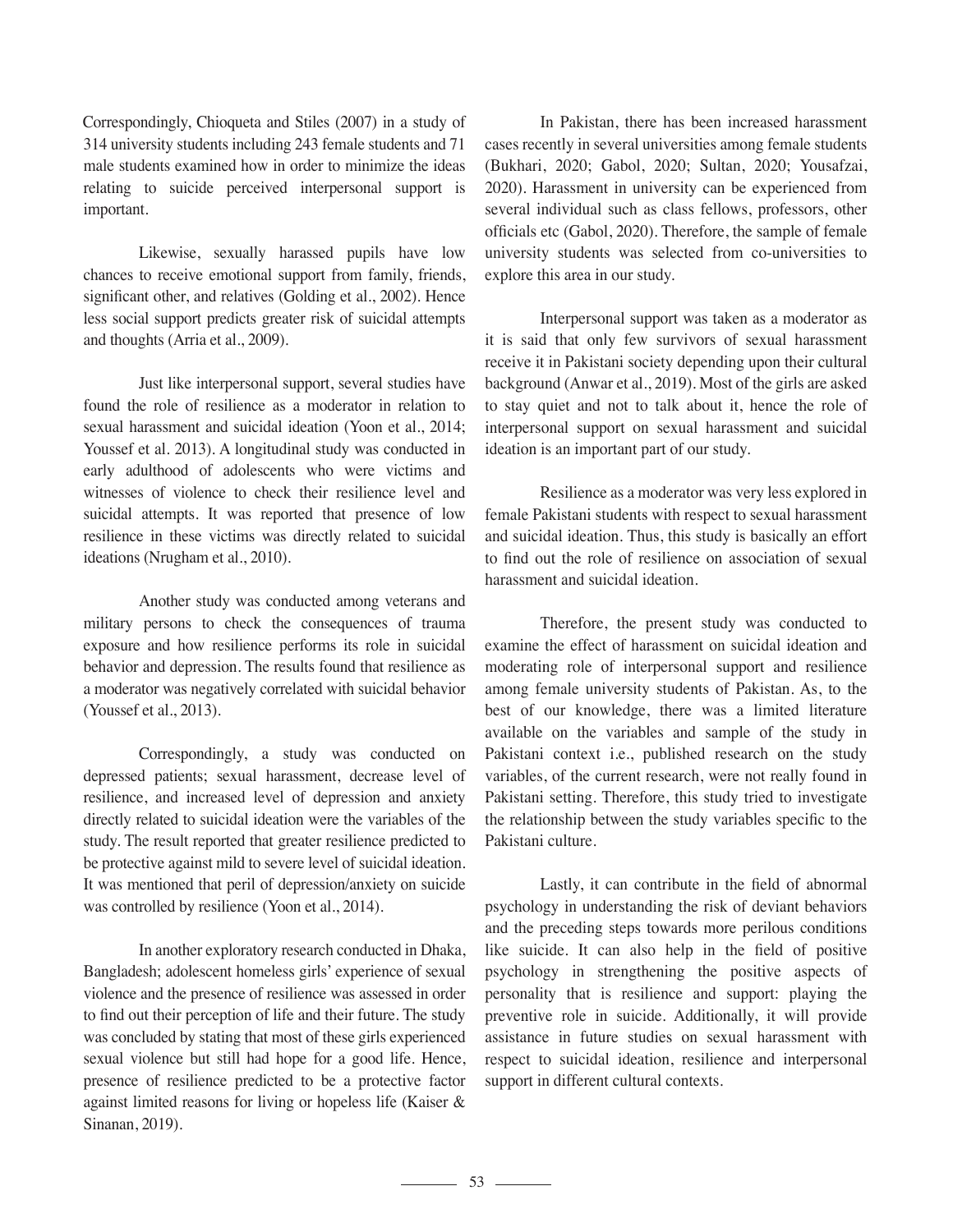## **Objectives**

- 1. To investigate the relationship between sexual harassment, interpersonal support, resilience, and suicidal ideation among female university students.
- 2. To explore the moderating role of resilience and interpersonal support on the relationship between sexual harassment and suicidal ideation among female university students.
- To examine the effect of demographic variables: age, 3. marital status and education on the study variables among female university students.

## **Hypotheses**

- 1. Sexual harassment and suicidal ideation are positively correlated among female university students.
- 2. Resilience is negatively correlated with suicidal ideation among female university students.
- 3. Interpersonal support is negatively correlated with suicidal ideation among female university students.
- Resilience acts as a moderator between sexual harassment 4. and suicidal ideation among female university students.
- 5. Interpersonal support acts as a moderator between sexual harassment and suicidal ideation among female university students.
- There is a difference between undergraduate and graduate 6. female university students on sexual harassment, interpersonal support, resilience, and suicidal ideation.
- There is a difference between single and married female 7.university students on sexual harassment, interpersonal support, resilience, and suicidal ideation.

### **Method**

**Research Design.** This study was a cross-sectional correlational research design. The data was collected from several educational institutions to identify and investigate the correlations among the study variables of the sample.

 **Participants.** A sample of (*N*=180) female university students was selected for the current study. The participants' age ranged from 18 to 27 years. The sample was selected through the technique of convenient sampling and no distinctions were made on the basis of participants' socioeconomic status, religious affiliations, educational institutes, and regional classification.

#### **Assessment Measures**

 **Demographic Sheet.** The demographic information including age, name of institute, qualification, city, and marital status was obtained with the help of a demographic sheet.

**Sexual Experiences Questionnaire (SEQ).** To assess Sexual harassment among students, SEQ was used. This scale was developed by Fitzgerald et al. (1988). This revised instrument consists of 19 items, 18 of which are from the subscales Gender harassment, Unwanted Sexual attention, and Sexual coercion. The items are answered on a 5-item Likert scale ranging from "never" to "most of the time". The last item "have you ever been sexually harassed" is a criterion item which is not scored rather it is used to measure the perception of the subject. The minimum score on scale is 18 whereas the maximum score is 90. High sexual harassment rate is indicated by high scores on scale and vice versa. The total  $\alpha$  reliability of the scale is 0.89.

**Interpersonal Support Evaluation List- 12 (ISEL-12).** In order to measure the interpersonal support; ISEL-12 was used. This scale is a shortened version of the original ISEL (40 items; Cohen & Hoberman, 1983). It has three subscales that measures three dimensions of perceived social support; Appraisal support, belonging support, Tangible support. These dimensions are measured by 4 items each on a 4-point scale ranging from "Definitely true" to "Definitely false". Item 1, 2, 7, 8, 11, 12 are reverse scored. The minimum score is 12 while the maximum score is 48. The high score on this scale would indicate high interpersonal support and vice versa. The total  $\alpha$  reliability of the scale is 0.77.

 **Brief Resilience Scale (BRS).** The participants' resilience was measured using BRS. It has 6 items. These 6 items are measured on a 5 Likert scale; 1 indicates "strongly disagree" while 5 indicates "strongly agree". Items 2, 4, and 6 are scored reversely. Score ranges from 6-30. The internal consistency of BRS ranges from 0.80 to 0.91 (Smith et al., 2008).

 $\frac{54}{\sqrt{11}}$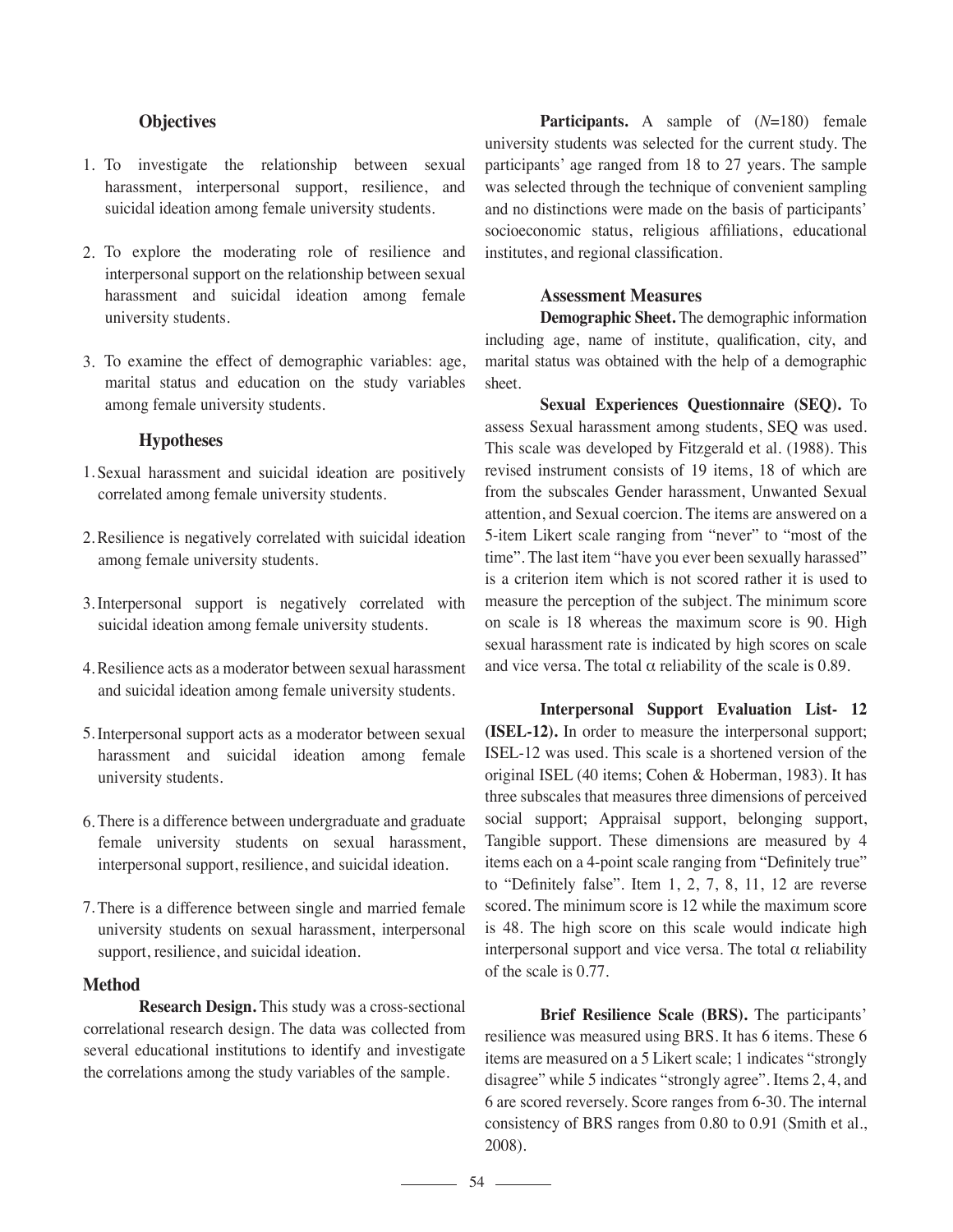**Suicidal Ideation Scale (SIS).** Suicidal ideation was assessed through SIS developed by Rudd (1989). It is a self-report questionnaire that has 10 items. Each item is gauged on a 5-point Likert scale where 1 denotes "Never" and 5 denotes "Always". The score ranges from 10-50. The total α reliability of the scale is .86. Items are scored in positive direction where high scores specify greater indication of presence of suicidal thoughts.

## **Procedure**

 This research was carried out on a convenient sample of 180 female university students having age range between 18-27 years from different universities of Pakistan. Sexual Harassment, Interpersonal support, Resilience and Suicidal ideation were used as variables in the present study for the proposed sample.

The instruments were administered in the form of booklets and Google form. After taking the consent and establishing rapport, participants were assured that the information provided by them would be kept confidential and would be used for research purposes only. They were asked to read each statement carefully and then respond according to the written instruction on each scale. There was no time limit and the subjects were given maximum time to fill out the questionnaire without any pressure although the average time taken by the respondent was 10 to 15 minutes. After the completion of questionnaires, participants were thanked for their participation and cooperation.

### **Results**

### **Table 1**

*Percentages and Frequencies of Demographic Variables of the Study (N=180).* 

|                       | Variables     | Frequency $(f)$ | $\frac{0}{0}$ |
|-----------------------|---------------|-----------------|---------------|
| Education             | Undergraduate | 155             | 86.1          |
|                       | Postgraduate  | 25              | 13.9          |
| Age                   | $18 - 22$     | 136             | 75.6          |
|                       | $23 - 27$     | 44              | 24.4          |
| <b>Marital Status</b> | Single        | 163             | 90.6          |
|                       | Married       | 17              | 9.4           |

 Table 1 shows the sample of (*N*=180) of female students. Among these female students 86.1% belonged to undergraduate programs and 13.9% were from non-medical programs. The focused age ranges were from 18-27 years where the majority falls in 18-22 age group i.e., 75.6% while 24.4% belonged to 23-27 category. The sample consisted of a vast majority of single individuals i.e., 90.6% and just a few of them i.e., 9.4% were married.

### **Table 2**

*Descriptive Statistics, and Psychometric Properties of the Scales of Study* (*N*=180)

| Scales                                        | k        | М              | <b>SD</b>    | α            | Range                  |                        | <b>Skewness</b> | Kurtosis     |
|-----------------------------------------------|----------|----------------|--------------|--------------|------------------------|------------------------|-----------------|--------------|
|                                               |          |                |              |              | Potential<br>Actual    |                        |                 |              |
| Sexual Harassment<br>Interpersonal<br>Support | 18<br>12 | 36.60<br>32.58 | 8.04<br>6.10 | 0.73<br>0.73 | $18 - 90$<br>$12 - 48$ | $23 - 69$<br>$15 - 48$ | 1.32<br>0.16    | 1.98<br>0.08 |
| Resilience<br>Suicidal Ideation               | 06<br>10 | 17.77<br>15.90 | 3.73<br>5.80 | 0.75<br>0.93 | $6 - 30$<br>$10 - 50$  | $6 - 30$<br>$10 - 34$  | 0.08<br>1.15    | 1.73<br>0.60 |

 Table 2 shows the psychometric properties of the variables of study. The measure of each variable on specific scales show high sexual harassment and interpersonal support, and less resilience and suicidal ideation on average. The alpha reliability of each individual scale was satisfactory as calculated by analysis of data. The data is moderately skewed, which means that the sample is representative of the entire population.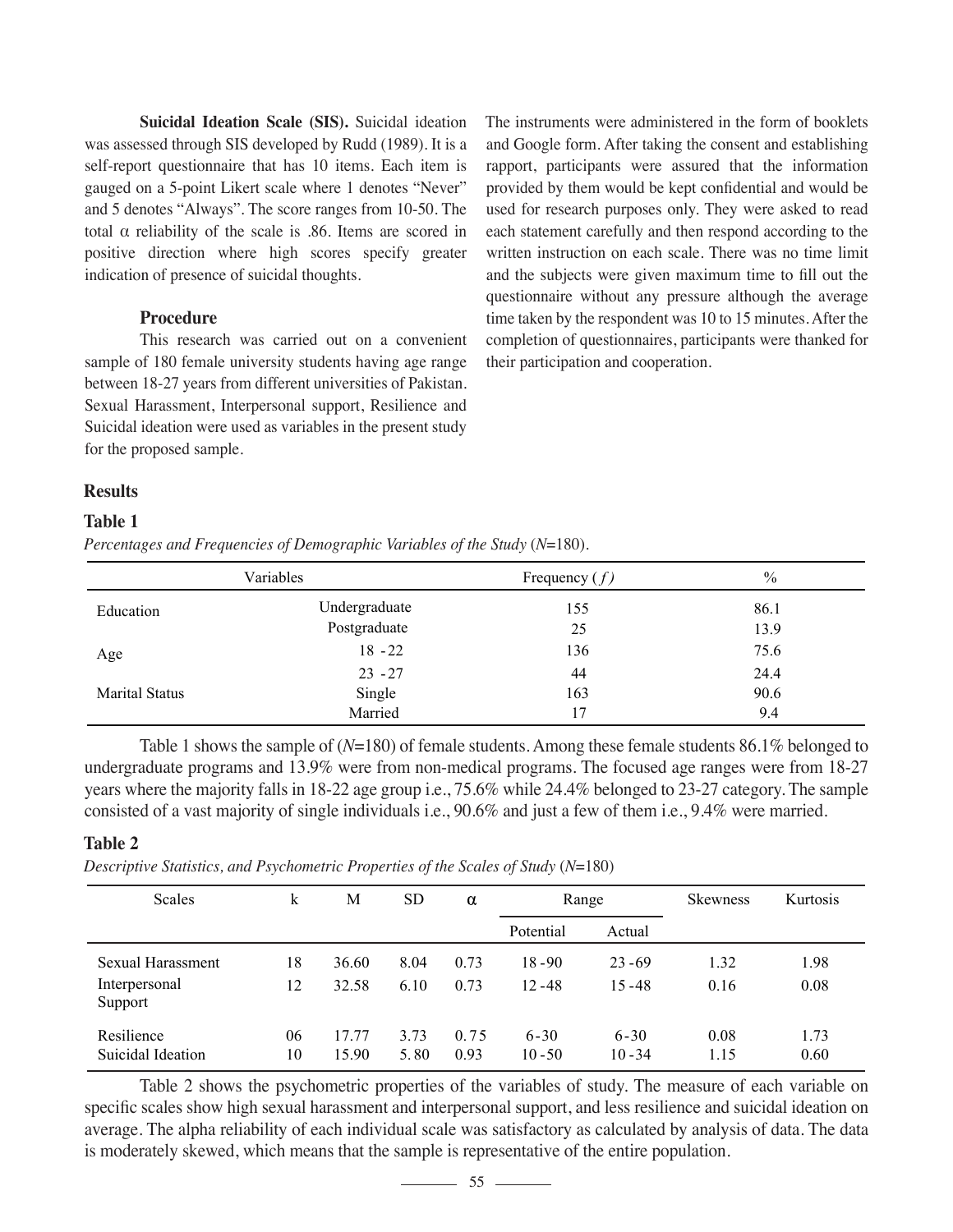|   | Variables                    |                          |        |                          | 4         |
|---|------------------------------|--------------------------|--------|--------------------------|-----------|
|   | Sexual Harassment            | $\overline{\phantom{a}}$ | $-.14$ | $-.06$                   | $.29**$   |
|   | <b>Interpersonal Support</b> | $\overline{\phantom{a}}$ | -      | $.15*$                   | $-.21**$  |
|   | Resilience                   | $\overline{\phantom{a}}$ | -      | $\qquad \qquad$          | $-.35***$ |
| 4 | Suicidal Ideation            | $\qquad \qquad$          | -      | $\overline{\phantom{0}}$ |           |

# **Table 3** *Inter-correlations among Study Variables* (*N*=180)

 $Note: p < .05.$  *\*\*p*  $< .01$ .

 In table 3, Inter-correlations among study variables show that there is a significant positive correlation between sexual harassment and suicidal ideation (*r*= .29) and a non-significant negative correlation of sexual harassment with interpersonal support (*r*=-.14) and resilience (r=-.06) Interpersonal support also has a significant positive correlation with resilience (*r*=.15) and is significantly negatively correlated with suicidal ideation (*r*=-.21). Moreover, resilience has a significant negative correlation with suicidal ideation (*r*=-.35). The sexually harassed female students having less interpersonal support and resilience are more inclined towards having suicidal ideations and behavior.

## **Table 4**

*Moderating Effect of Interpersonal Support on Relationship between Sexual Harassment and Suicidal Ideation (N=180).* 

|              |                                                 | $R^2$ | $\Delta R^2$ | B      | $\boldsymbol{B}$ | $\boldsymbol{t}$ | $\overline{P}$ |
|--------------|-------------------------------------------------|-------|--------------|--------|------------------|------------------|----------------|
| $\mathbf{1}$ | Constant                                        |       |              | 8.06   |                  | 4.16             | .00.           |
|              | Sexual harassment                               | .09   | .08          | .21    | .29              | 4.15             | .00            |
| 2            | Constant                                        |       |              | 13.88  |                  | 4.44             | .00            |
|              | <b>Sexual Harassment</b>                        | .12   | .11          | .19    | .27              | 3.84             | .00.           |
|              | Interpersonal<br>support                        |       |              | $-.16$ | $-17$            | $-2.36$          | .00            |
| 3            | Constant                                        |       |              | 14.15  |                  | 4.39             | .00            |
|              | Sexual harassment                               |       |              | .19    | .27              | 3.73             | .00            |
|              | Interpersonal<br>support                        |       |              | $-.17$ | $-.17$           | 2.37             | .02            |
|              | Sexual harassment<br>* Interpersonal<br>support | .12   | .10          | $-.17$ | $-.03$           | .37              | .04            |

 Table 4 indicates regression analysis showing moderating effect of interpersonal support between sexual harassment and suicidal ideation. The  $R^2$  value of moderation interaction is .12 which explains 12% variance brought by the moderating role of interpersonal support between sexual harassment and suicidal ideation. There is positive relationship between sexual harassment and suicidal ideation (*B*=.29) and interpersonal support is negatively correlated with suicidal ideation (*B*=-.17).

 $\frac{1}{\sqrt{1-\frac{1}{\sqrt{1-\frac{1}{\sqrt{1-\frac{1}{\sqrt{1-\frac{1}{\sqrt{1-\frac{1}{\sqrt{1-\frac{1}{\sqrt{1-\frac{1}{\sqrt{1-\frac{1}{\sqrt{1-\frac{1}{\sqrt{1-\frac{1}{\sqrt{1-\frac{1}{\sqrt{1-\frac{1}{\sqrt{1-\frac{1}{\sqrt{1-\frac{1}{\sqrt{1-\frac{1}{\sqrt{1-\frac{1}{\sqrt{1-\frac{1}{\sqrt{1-\frac{1}{\sqrt{1-\frac{1}{\sqrt{1-\frac{1}{\sqrt{1-\frac{1}{\sqrt{1-\frac{1}{\sqrt{1-\frac{1}{\sqrt{1-\frac{1$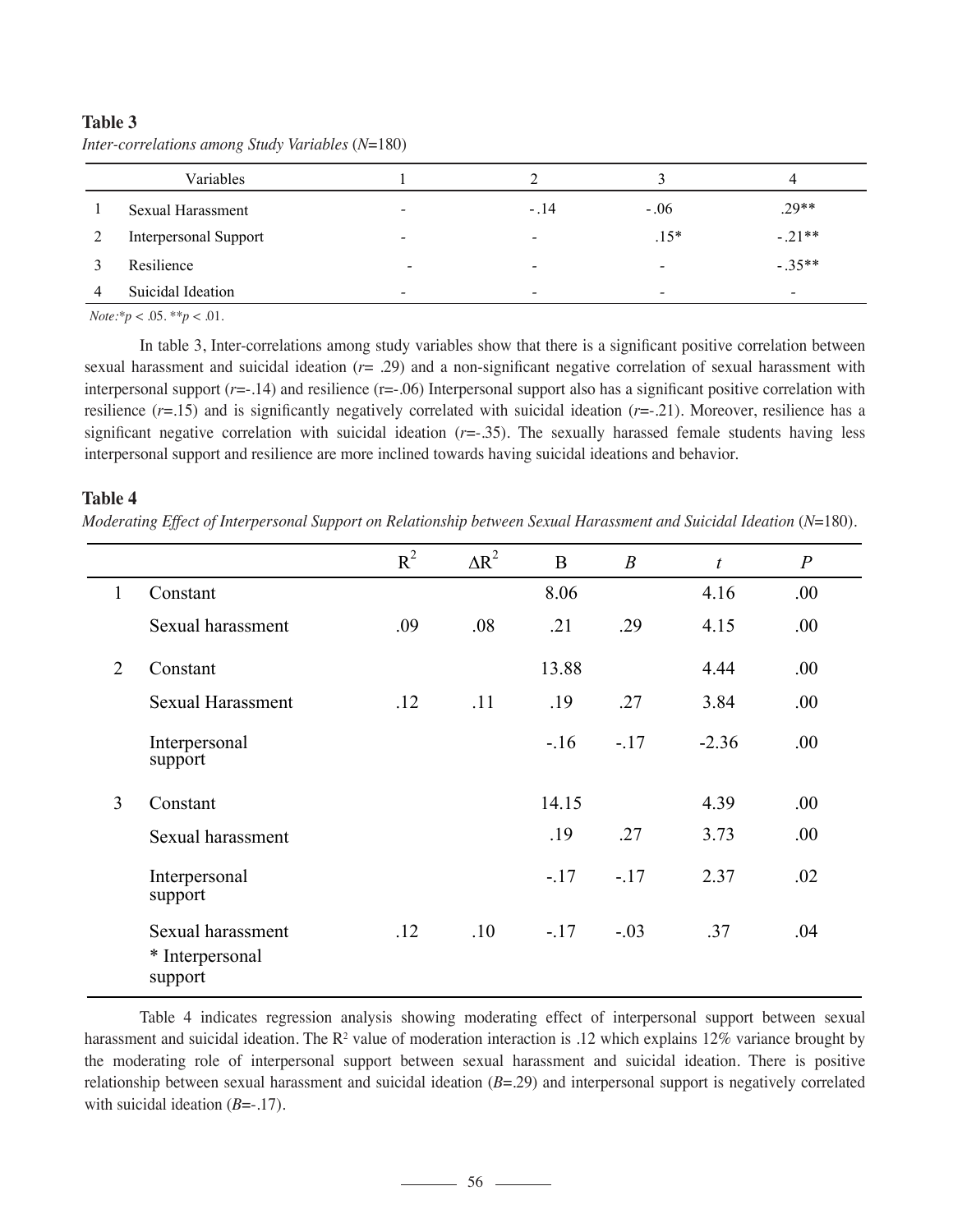

*Figure 1.* Mod-Graph with Moderating Effect of Interpersonal Support between Sexual Harassment and Suicidal Ideation

Sexual Harassment

# **Table 5** *Moderating Effect of Resilience on Relationship between Sexual Harassment and Suicidal Ideation (N=180).*

|   |                     | $R^2$ | $\Delta R^2$ | B      | $\boldsymbol{B}$ | $\mathfrak{t}$ | $\boldsymbol{P}$ |  |
|---|---------------------|-------|--------------|--------|------------------|----------------|------------------|--|
| 1 | Constant            |       |              | 8.06   |                  | 4.16           | .00.             |  |
|   | Sexual Harassment   | .09   | .08          | .21    | .29              | 4.15           | .00.             |  |
|   |                     |       |              |        |                  |                |                  |  |
| 2 | Constant            |       |              | 17.89  |                  | 6.70           | .00.             |  |
|   | Sexual Harassment   | .20   | .19          | .20    | .28              | 4.13           | .00.             |  |
|   | Resilience          |       |              | $-.53$ | $-.34$           | $-5.02$        | .00.             |  |
|   |                     |       |              |        |                  |                |                  |  |
| 3 | Constant            |       |              | 5.56   |                  | .67            | .51              |  |
|   | Sexual harassment   |       |              | .55    | .77              | 2.40           | .02              |  |
|   | Resilience          |       |              | .18    | .12              | .40            | .01              |  |
|   | Sexual harassment * | .21   | .20          | $-.02$ | $-.66$           | $-1.56$        | .01              |  |
|   | Resilience          |       |              |        |                  |                |                  |  |

 Table 5 indicates regression analysis showing moderating effect of resilience between sexual harassment and suicidal ideation. The  $\mathbb{R}^2$  value of moderation interaction is .21 which explains 21% variance brought by the moderating role of resilience between sexual harassment and suicidal ideation. There is positive relationship between sexual harassment and suicidal ideation (*B*=.29) and resilience is negatively correlated with suicidal ideation (*B*=-.34).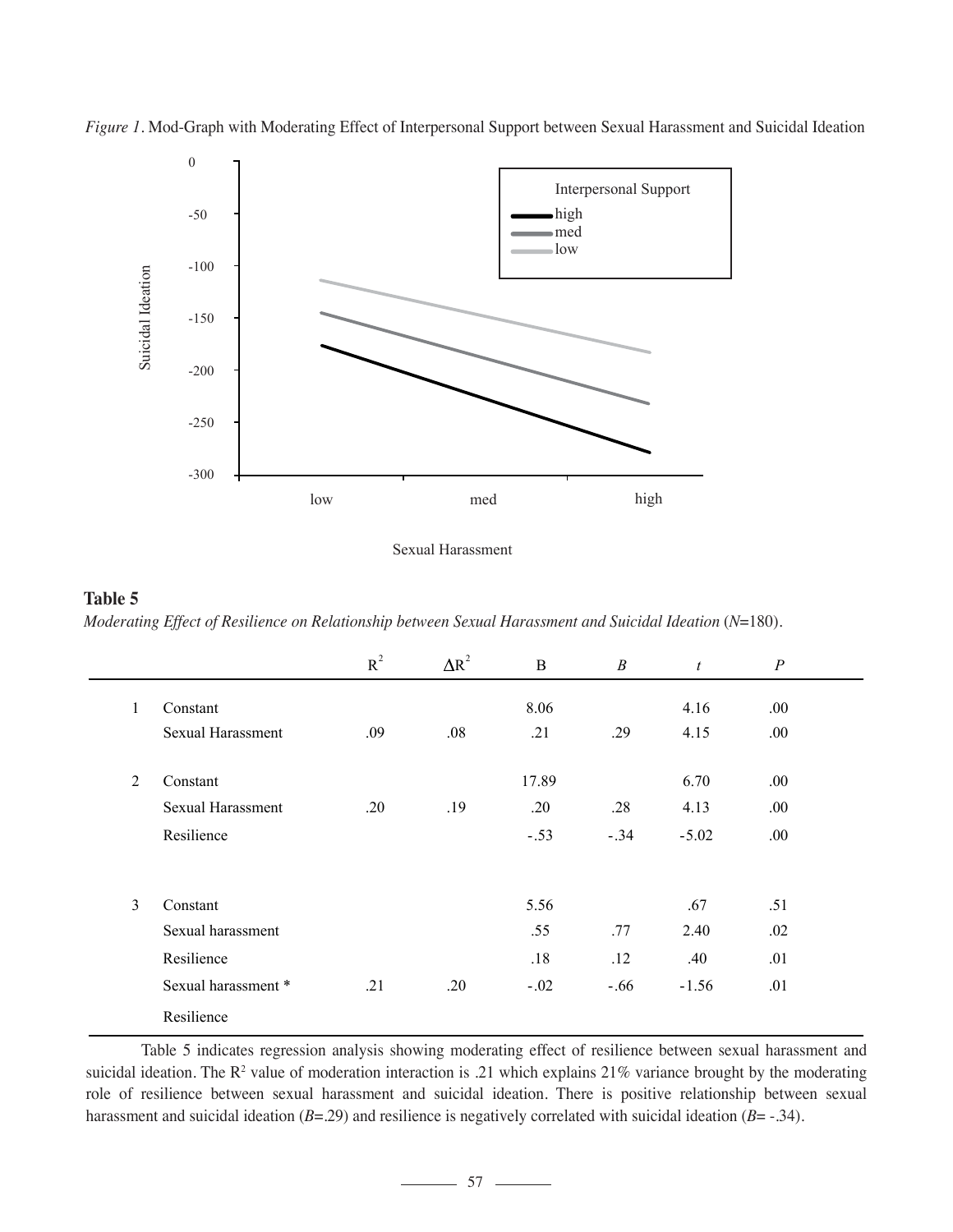

*Figure 2.* Mod-Graph with Moderating Effect of Resilience between Sexual Harassment and Suicidal Ideation.



# **Table 6**

*Means, Standard Deviations and t Values for Undergraduate and Postgraduate Female Students among Study Variables*  (*N*=180)*.*

|                              | Undergraduat<br>e $(n=155)$ |      |                | Postgraduat<br>e $(n=25)$ |      |     | 95% of CI |      | Cohen's |
|------------------------------|-----------------------------|------|----------------|---------------------------|------|-----|-----------|------|---------|
| Variables                    | M                           | SD   | $\overline{M}$ | <i>SD</i>                 |      | p   | LL        | UL   | d       |
| Sexual Harassment            | 36.30                       | 7.96 | 38.48          | 8.43                      | 1.25 | .21 | $-5.59$   | 1.23 | 0.26    |
| <b>Interpersonal Support</b> | 32.58                       | 6.30 | 32.60          | 4.86                      | .15  | .98 | $-2.62$   | 2.58 | 0.00    |
| Resilience                   | 17.72                       | 3.87 | 18.12          | 2.74                      | .49  | .62 | $-1.99$   | 1.19 | 0.11    |
| Suicidal Ideation            | 15.88                       | 5.80 | 16.04          | 5.88                      | .12  | .90 | $-2.63$   | 2.31 | 0.02    |

 Table 6 shows the non-significance differences between undergraduate and postgraduate female students on sexual harassment, interpersonal support, resilience, and suicidal ideation.

## **Table 7**

*Means, Standard Deviations and t Values for Single and Married Female Students among Study Variables* (*N*=180).

| Variables                    | Single<br>$(n=163)$ |      | Married<br>$(n=17)$ |      |        | $\overline{P}$ | 95% of CI |        | Cohen's |  |
|------------------------------|---------------------|------|---------------------|------|--------|----------------|-----------|--------|---------|--|
|                              | M                   | SD   | $\overline{M}$      | SD   | t(178) |                | LL        | $U\!L$ | d       |  |
| Sexual Harassment            | 36.33               | 8.01 | 39.17               | 8.12 | 1.38   | .16            | $-6.87$   | 119    | 0.35    |  |
| <b>Interpersonal Support</b> | 32.46               | 6.03 | 33.76               | 6.90 | .83    | .40            | $-4.38$   | 177    | 0.20    |  |
| Resilience                   | 17 77               | 3.65 | 17 76               | 4.54 | .02    | .98            | $-1.87$   | 189    | 0.00    |  |
| Suicidal Ideation            | 15.67               | 5.68 | 18 11               | 6.61 | 1.66   | .09            | $-5.34$   | .46    | 0.39    |  |

 Table 7 shows the non-significance differences between single and married female university students on sexual harassment, interpersonal support, resilience, and suicidal ideation.

 $-58$   $-$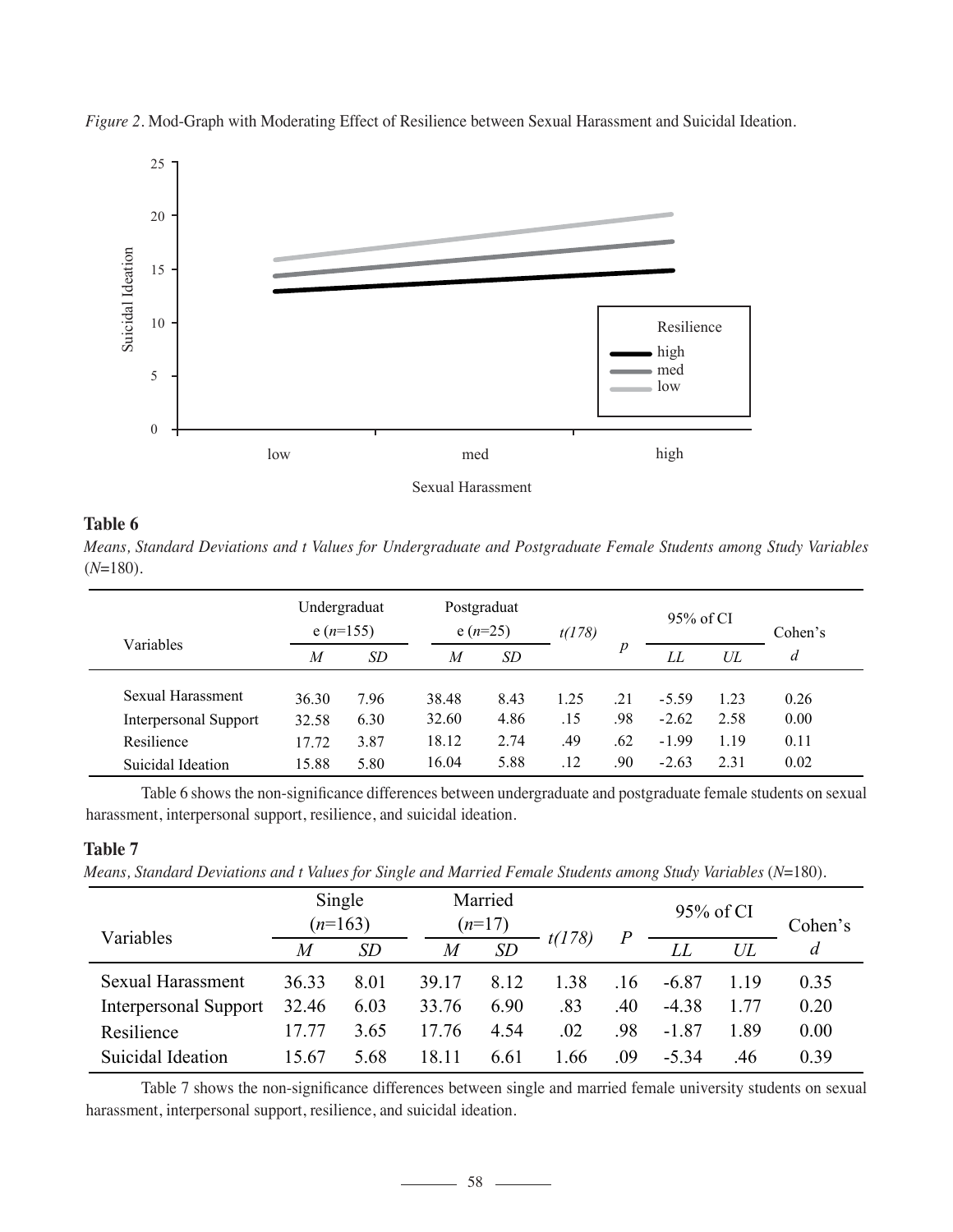### **Discussion**

 The present study examined the relationship between sexual harassment and suicidal ideation and the moderating role of interpersonal support and resilience. The sample of (*N*=180) female university students was used to assess the degree of relationship among study variables. Regression analysis did not prove the moderating role of interpersonal support and resilience. Moreover, no such significant differences were observed among the demographic variables of the study such as age, marital status, and education.

 The results of the research are consistent with the first hypothesis that is sexual harassment is positively correlated with suicidal ideation among female university students (Table 3). The results are supported by a research conducted by Ullman and Brecklin (2005) where sexually harassed women were more inclined towards suicidal behaviors hence creating a positive correlation between the two. Another study found out that sexual harassment experienced by females in working environment was positively related with suicidal behavior i.e., both suicide and suicidal attempts (Hanson, 2020).

 In accordance with second hypothesis, the present study suggested that there exists a negative relationship of resilience with suicidal ideation (Table 3). Zhang et al., (2020) found that resilience correlated negatively with suicidal ideation in association with loneliness among senior home residents. Another research conducted by Ariapooran et al. (2018) concluded that women who experienced loss of death were less prone to suicidal behavior if they received resilient based therapies. Therefore, stating that resilience buffers against suicidal attempts.

 Third hypothesis of the study is supported by the analysis of the data that interpersonal support is negatively correlated with suicidal ideation (Table 3). The result of this current study supports the previous literature as Zhang et al. (2020) when conducted a research on residents of assistance home in China found that social support clearly lessened the suicidal thoughts and behaviors in the residents. Ariapooran et al. (2018) also concluded in their research how interpersonal support provided by family, friends, and others was negatively associated with suicidal ideation among bereaved women.

 Contrary to the fourth hypothesis, the present study did not explore the moderating role of interpersonal support between sexual harassment and suicidal ideation (Table 4). Interpersonal support did not seem to moderate the relationship between sexual harassment and suicidal ideation. The results can be justified by analyzing the results. One of the reasons can be that social support might not have been perceived as a coping strategy by the participants of the study as explained by Bal et al. (2003) in their comparative study on both sexually abused and non-abused adolescents. They found that the abused adolescents were more prone to adverse life events symptoms such as PTSD and suicidal ideation compared to other adolescents as the abused ones tried to use avoidance strategy rather than perceiving and utilizing social support as coping technique.

 As the sample consisted of university students, the reasons of interpersonal support not acting as moderator between the study variables could be due to the presence of several other extraneous variables such as educational stress, difficulty in managing social, personal, and academic life (Osama et al., 2014). Small sample size, specific age group, and similar life stressors can also affect the moderating role of interpersonal support between sexual harassment and suicidal ideation (Quin et al., 2003).

 The results of the current research did not come in accordance with the fifth hypothesis that is the moderating role of resilience between sexual harassment and suicidal ideation (Table 5). Resilience did not act as a moderator in this study as supported by Fedina et al., they explored the role of resilience as moderator in sexual violence and its mental health outcomes such as suicidal ideation in a cross-sectional study using women as sample. Their study concluded that resilience significantly did not moderate the association between violence and suicidal thoughts. Cultural and ethnic differences can also be taken in to consideration in order to justify the results as the same variable might act as a moderator in a specific culture (Low et al., 2017). Nevertheless it did not act like one in Pakistani culture.

 Several Other reasons can justify the findings, such as the sampling technique. Convenient sampling technique was employed in the research which might not have represent the whole population. Also, the findings could be validated due to somewhat same life issues experienced by the subjects of the study, definite age ranges, and small sample size (Qin et al., 2003).

59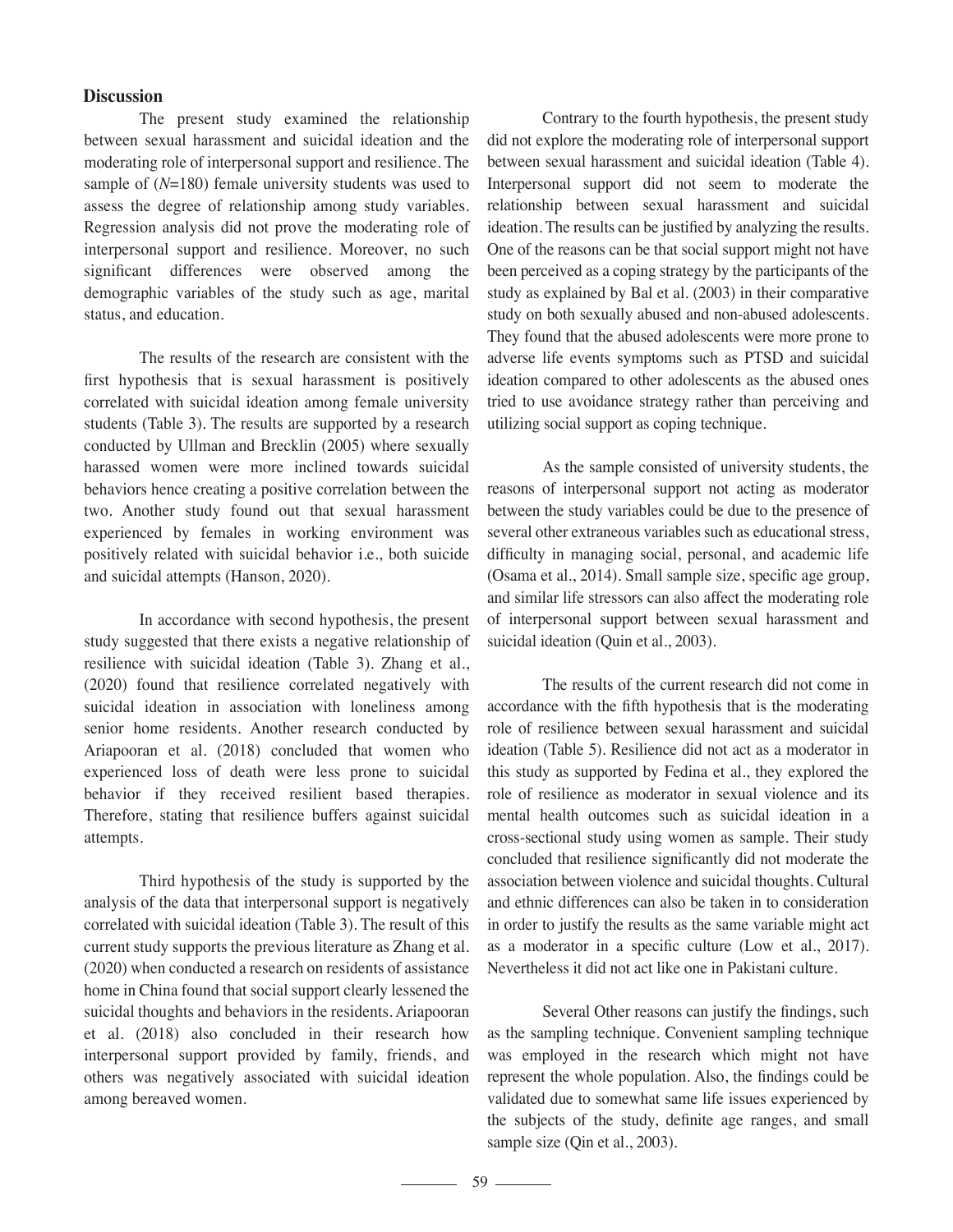Current pandemic situation has also affected the mental health of people causing their resilience to deteriorate all around the world which could also rationalize the results of the present study where resilience significantly did not seem to moderate the relationship of harassment and suicidal behavior (Ho et al., 2020).

 The sixth hypothesis of the research that stated that there is a significant difference between undergraduate and postgraduate female university students among the study variables was not in line with the results (Table 6). Several reasons can justify the results such as current pandemic, difference between the two groups, small sample size, sampling technique etc (Ho et al., 2020: Qin et al., 2003). Hypothesis seventh of the study which stated that there exists a significant difference between single and married female university students among study variables was not validated by the findings of the research (Table 7). Possible reasons include difference between the two groups as both groups were not equal in quantity. Small sample size could also influence the findings (Qin et al., 2003).

### **Limitations and Suggestions**

 Convenient sampling was used to gather the data which might not be representative of the whole population. Random sampling may overcome this limitation. Data was gathered mostly online due to COVID-19 pandemic which as a result may not provide the certainty of the true responses. Sample size was relatively small and was focused only on female university students. A larger sample with face to face administration method and diverse population can overcome the limitations of this study. Hence, making the future researches more generalizable and representative of the population.

### **Implications**

 This study is a literature contribution in the field of abnormal, clinical, cognitive and social psychology as the study variables (sexual harassment, interpersonal support, resilience, and suicidal ideation) to some extent touch the premises of all such fields of psychology.

 This study also highlights the effect of sexual harassment, risk factors of suicide, and to some extent entails interpersonal support and resilience's relation with suicide. Hence it can be of great assistance in arranging and organizing awareness campaigns, seminars and conferences to help people specifically women understand the perils of harassment and the protective factors required to overcome them.

 In clinical field clinicians, counsellors, psychologists, psychiatrist, and even doctors can get awareness regarding the variables of the study in order to formulate appropriate interventions, treatment and techniques to help people enhance their coping strategies and move on with their life in an optimistic way.

 Lastly, this study's findings can assist future researchers to study harassment and suicide with other protective and risk factor therefore aiding in the treatment and awareness process. Moreover, it opens the door for more researches to be conducted on this topic as harassment and its perils have been making rounds in Pakistan as well as all around the world.

### **Conclusion**

 The current study provides the evidence of a significantly positive relationship between sexual harassment and suicidal ideation among female university students. Interpersonal support and resilience were studied as moderators between the two. However, they were not validated as moderators but still found to have significantly negative correlation with both sexual harassment and suicidal ideation. All in all, the research has explored the study variables in the university student population specifically female university students of Pakistan.

### **Declaration**

**Disclaimer.** none **Conflict of interest.** No conflict of interest among authors **Funding.** none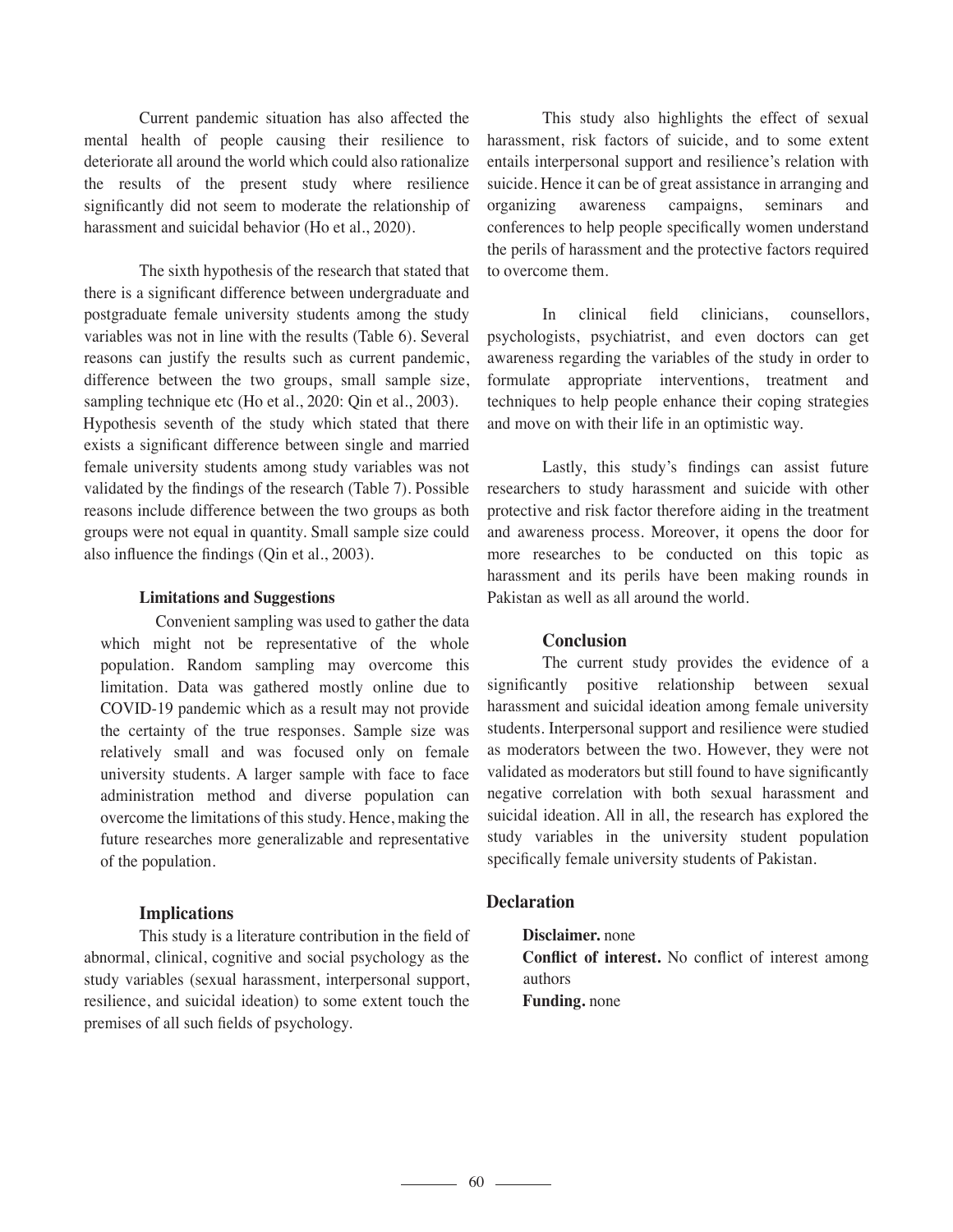### **References**

- Alvarez-Alonso, M., Jurado-Barba, R.,Martinez-Martin, N., Espin-Jaime, J., Bolaños Porrero, C., & Ordoñez Franco, A. et al. (2016). Association between maltreatment and polydrug use among adolescents. *Child Abuse & Neglect, 51*, 379-389. https://doi.org/10. 1016/j.chiabu. 201 .07.014.
- Anwar, F., Österman, K., & Björkqvist, K. (2019). Three types of sexual harassment of females in public places in Pakistan. *Journal Of Contemporary Medicine.*  https://doi.org/10.16899/gopctd.468324.
- *APA PsycNet.* Psycnet.apa.org. (2020). Retrieved 30 December 2020, from https://psycnet.apa.org/record /2001 01063-025.
- Ariapooran, S., Heidari, S., Asgari, M., Ashtarian, H., & Khezeli, M. (2018). Individualism Collectivism, Social Support, Resilience and Suicidal Ideation among Women with the Ashfaq, A. (2020). *Sexual Harassment.*  DAWN.COM. Retrieved 30 December 2020, from https://www.dawn.com/news/148686.
- Arria, A., O'Grady, K., Caldeira, K., Vincent, K., Wilcox, H., & Wish, E. (2009). Suicide Ideation Among College Students: A Multivariate Analysis. *Archives of Suicide Research, 13*(3), 230-246. https://doi.org/10.1080/ 13811110903044351.
- Bal, S., Crombez, G., Van Oost, P., & Debourdeaudhuij, I. (2003). The role of social support in well-being and coping with self-reported stressful events in adolescents. *Child Abuse & Neglect, 27*(12),1377-1395. https://doi.org/10.1016/j.chiabu.200.06.002.
- Bukhari, A. (2020). Harassment in educational institutions: What should victims know and do? *The Express Tribune.*  Retrieved 29 November 2020, from https://tribune. com.pk/story/2253487/harassment-in-educational-institu tions-what should victims-know-and -do.
- Chioqueta, A., & Stiles, T. (2007). The Relationship Between Psychological Buffers, Hopelessness, and Suicidal Ideation. *Crisis, 2*8(2), 67-73. https://doi.org /10.1027/02275910.28.2.67.
- Cleverley, K., & Kidd, S. (2011). Resilience and suicidality among homeless youth. *Journal Of Adolescence, 34*(5), 1049-1054. https://doi.org/10.1016/j.adolescenc .2010. 11.003.
- Cohen, S., & Hoberman, H. (1983). Positive events and social supports as buffers of life change stress. *Journal of Applied Social Psychology,* 13, 99125.
- Coker, A., Smith, P., Thompson, M., McKeown, R., Bethea, L., & Davis, K. (2002). Social Support Protects against the Negative Effects of Partner Violence on Mental Health. *Journal Of Women's Health & Gender-Based Medicine, 11*(5),465-476. doi:10.1089/152460902601 37 644.
- Cortina, L. (2004). Hispanic Perspectives on Sexual Harassment and Social Support. Personality And Social Psychology Bulletin, 30(5), 570-584. https://doi.org/10. 1177/014616720362854 deLara, E. (2012). Why Adolescents Don't Disclose Incidents of Bullying and Harassment. *Journal Of School Violence, 11*(4), 288-305. doi:10.1080/15388220.2012.705931.
- Esposito, C., & Clum, G. (2002). Social support and problem-solving as moderators of the relationship between childhood abuse and suicidality: Applications to a delinquent population. *Journal Of Traumatic Stress, 15*(2),137-146.https://doi.org/10.1023/a:101486004980.
- Fitzgerald, L. F., Shullman, S. L., Bailey, N., Richards, M., Swecker, J., Gold, Y.,Ormerod, A. J., & Weitzman, L. (1988). The dimensions and extent of sexual harassment in higher education and the workplace. *Journal of Vocational Behavior,* 32, 152-175.
- Frank, E., Carrera, J., Stratton, T., Bickel, J.,& Nora, L. (2006). Experiences of belittlement and harassment and their correlates among medical students in the United States: longitudinal survey. *BMJ, 333*(7570), 682. doi:10.1136/bmj.38924.722037.7c.
- Gabol, I. (2020). Teacher found guilty of sexually harassing students at Lahore college. *Dawn.* Retrieved 29 November 2020, from https://www.dawn.com/news/ 1576805.

 $\sim$  61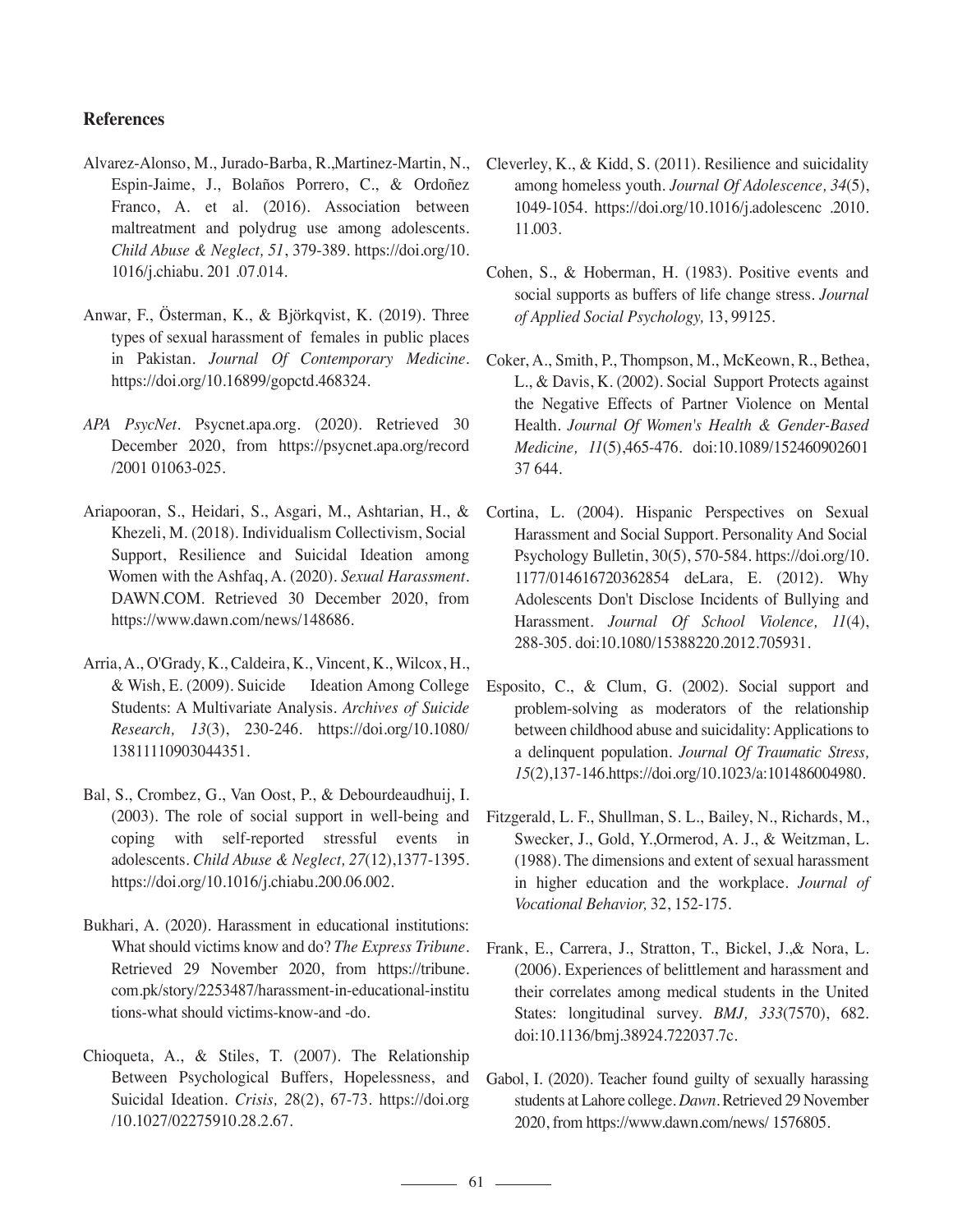Golding, J., Wilsnack, S., & Cooper, M. (2002). Sexual assault history and social support: Six general population studies. *Journal Of Traumatic Stress, 15*(3), 187-197. https://doi.org/10.1023/a:1015247110020.

- Goodemann, C., Zammitt, K., & Hagedorn, M. (2012). The Wolf in Sheep's Clothing: Student Harassment Veiled as Bullying. *Children & Schools, 34*(2), 124127. doi:10. 1093/cs/cds022.
- Hawton, K., & van Heeringen, K. (2009). Suicide. *The Lancet, 373*(9672), 13721381. https://doi.org/10.1016/ s01406736(09)60372-x.
- He, B., Hu, T., Xiao, J., Peng, J., & Kuang, X. (2018). Relationship between resilience, social support as well as anxiety/depression of lung cancer patients: A cross sectional observation study. *Journal Of Cancer Research And Therapeutics, 14*(1),72. doi:10.4103/ jcrt.jcrt\_849 \_17.
- Ho, C., Chee, C., & Ho, R. (2020). Mental Health Strategies to Combat the Psychological Impact of Coronavirus Disease 2019 (COVID 19) Beyond Paranoia and Panic. *Annals Of The Academy Of Medicine, Singapore, 49*(3), 155-160. https://doi.org/10.47102/annals acadmedsg.20 2043.
- Kaiser, E., & Sinanan, A. (2019). Survival and Resilience of Female Street Children Experiencing Sexual Violence in Bangladesh: A Qualitative Study. *Journal of Child Sexual Abuse, 29*(5), 550-569. https://doi.org/10.1080/ 10538712.2019.1685615.
- Luiselli, J, Russo, D., Christian, W., & Wilczynski, S. (2008). *Effective practices for children with autism: Educational and behavioral support interventions that work.* Oxford University Press.
- Luster, T., Small, S., & Lower, R. (2002). The Correlates of Abuse and Witnessing Abuse Among Adolescents. *Journal Of Interpersonal Violence, 17*(12), 1323 1340. https://doi.org/10.1177/088626002237859.
- MacKusick, C. I., & Minick, P. (2010). Why are nurses leaving? Findings from an initial qualitative study on nursing attrition. *Nursing, 19*(6), 335-340.
- Martin, G., Bergen, H., Richardson, A., Roeger, L., & Allison, S. (2004). Sexual abuse and suicidality: gender differences in a large community sample of adolescents. *Child Abuse & Neglect, 28*(5), 491-503. doi:10.1016/ j.chiabu.2003.08.006.
- Nrugham, L., Holen, A., & Sund, A. (2010). Associations between Attempted Suicide, Violent Life Events, Depressive Symptoms, and Resilience in Adolescents and Young Adults. *The Journal of Nervous and Mental Disease, 198*(2), 131-136. https://doi.org/10.1097/nmd. 0b013e 181cc43a2.
- Osama, M, Yousuful, I. M., Hussain S. A., Masroor, Z. M., Burney U. M., Masood A. M., Menezes G. R. and Rehman, R. (2014). Suicidal Ideation Among Medical Students Of Pakistan: A Cross-Sectional Study. *Journal Of Forensic And Legal Medicine, 65-68*.
- Qin , P., Agerbo, E. and Mortensen, P. B. (2003). Suicide Risk in Relation to Socioeconomic, Demographic, Psychiatric, and Familial Factors: A National Register–Based Study of All Suicides in Denmark, 1981–1997. *The American Journal Of Psychiatry, 160*(4) ,765-72.
- Rudd, M. D. (1989). The prevalence of suicidal ideation among college students. *Suicide and Life Threatening Behavior, 19*, 173-183.
- Sexual Harassment | *U.S. Equal Employment Opportunity Commission.* Eeoc.gov. (2020). Retrieved 28 November 2020, from https://www.eeoc.gov/sexual harassment.
- Smith, B. W., Dalen, J., Wiggins, K., Tooley, E., Christopher, P., & Bernard, J. (2008). The brief resilience scale: assessing the ability to bounce back.*International Journal of Behavioral Medicine,15*(3), 194200.

 $\sim$  62  $\sim$